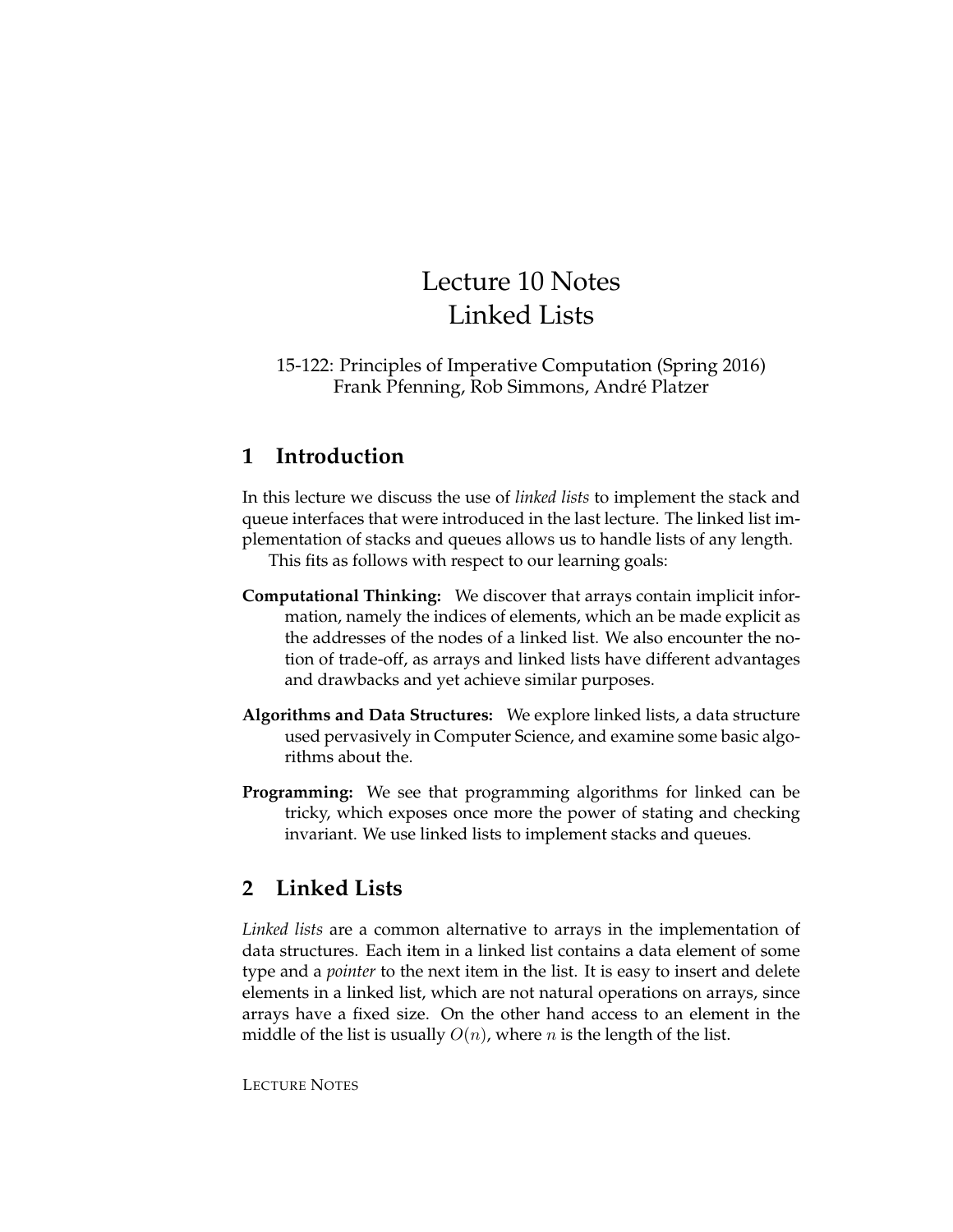An item in a linked list consists of a struct containing the data element and a pointer to another linked list. In C0 we have to commit to the type of element that is stored in the linked list. We will refer to this data as having type elem, with the expectation that there will be a type definition elsewhere telling C0 what elem is supposed to be. Keeping this in mind ensures that none of the code actually depends on what type is chosen. These considerations give rise to the following definition: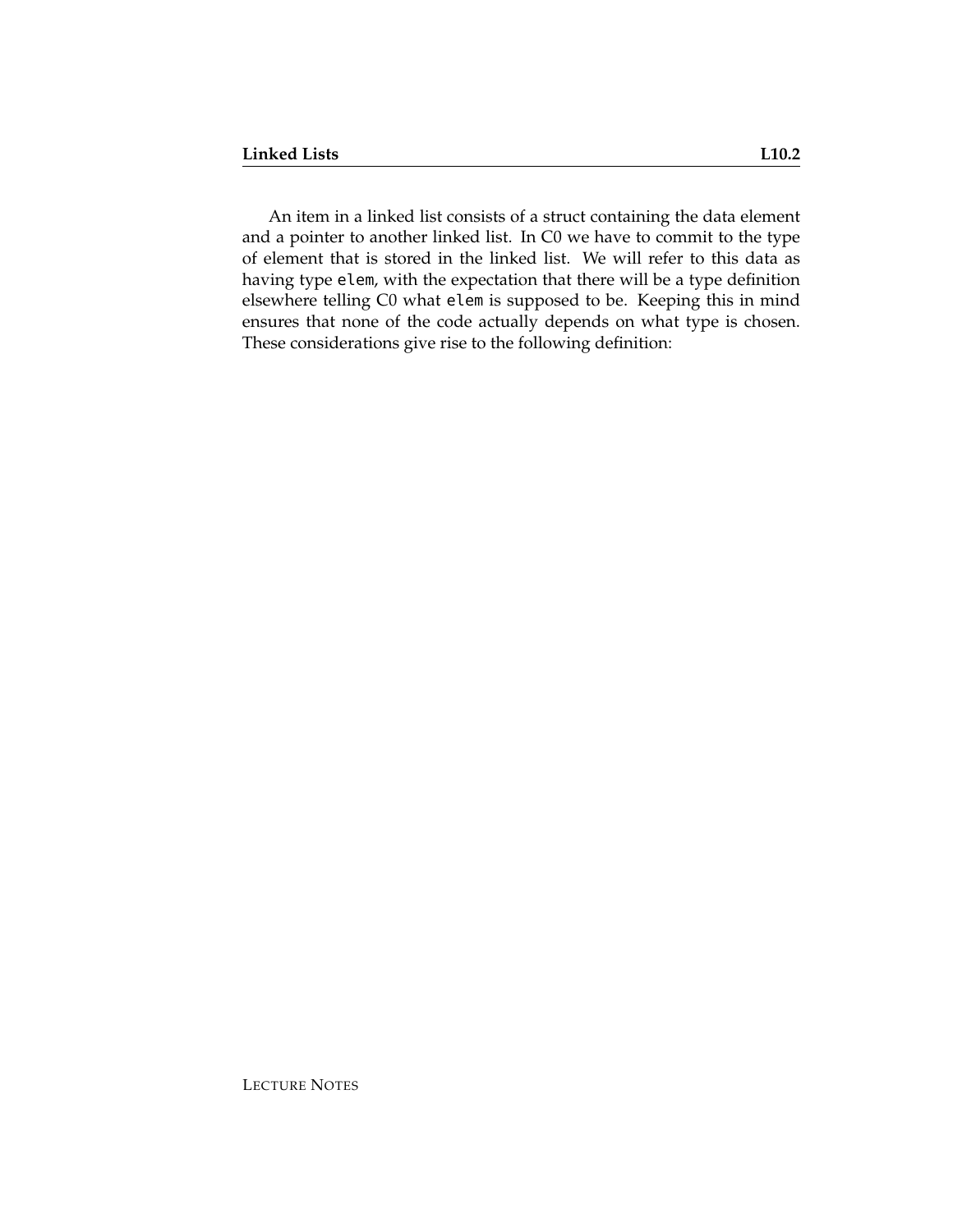```
1 struct list_node {
2 elem data;
3 struct list_node* next;
4 };
5 typedef struct list_node list;
```
This definition is an example of a *recursive type*. A struct of this type contains a pointer to another struct of the same type, and so on. We usually use the special element of type t\*, namely NULL, to indicate that we have reached the end of the list. Sometimes (as will be the case for our use of linked lists in stacks and queues), we can avoid the explicit use of NULL and obtain more elegant code. The type definition is there to create the type name list, which stands for **struct** list\_node, so that a pointer to a list node will be list\*. We could also have written these two statements in the other order, to make better use of the type definition:

```
1 typedef struct list_node list;
2 struct list_node {
3 elem data;
4 list* next;
5 };
```
There are some restriction on recursive types. For example, a declaration such as

```
1 struct infinite {
2 int x;
3 struct infinite next;
4 }
```
would be rejected by the C0 compiler because it would require an infinite amount of space. The general rule is that a struct can be recursive, but the recursion must occur beneath a pointer or array type, whose values are addresses. This allows a finite representation for values of the struct type.

We don't introduce any general operations on lists; let's wait and see what we need where they are used. Linked lists as we use them here are a *concrete type* which means we do *not* construct an interface and a layer of abstraction around them. When we use them we know about and exploit their precise internal structure. This is in contrast to *abstract types* such as queues or stacks whose implementation is hidden behind an interface, exporting only certain operations. This limits what clients can do, but it allows the author of a library to improve its implementation without having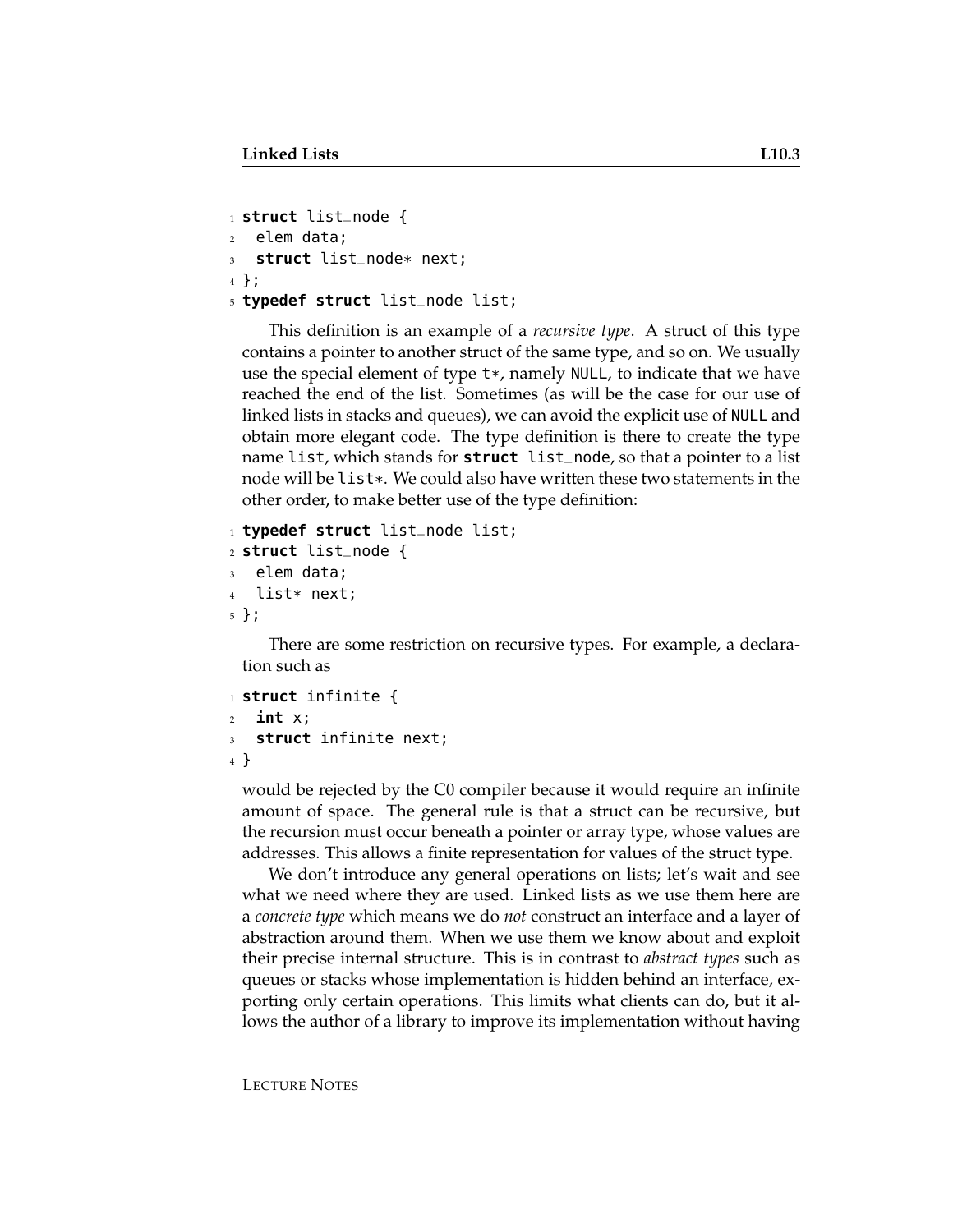to worry about breaking client code. Concrete types are cast into concrete once and for all.

### **3 List segments**

A lot of the operations we'll perform in the next few lectures are on *segments* of lists: a series of nodes starting at *start* and ending at *end*.



This is the familiar structure of an "inclusive-lower, exclusive-upper" bound: we want to talk about the data in a series of nodes, ignoring the data in the last node. That means that, for any non-NULL list node pointer l, a segment from  $l$  to  $l$  is empty (contains no data). Consider the following structure:



According to our definition of segments, the data in the segment from *a1* to *a4* is the sequence 3, 7, 3, the data in the segment from *a2* to *a3* contains the sequence 7, and the data in the segment from *a1* to *a1* is the empty sequence. Note that, if we compare the pointers *a1* and *a3*, C0 will tell us they are *not equal* — even though they contain the same data they are different locations in memory.

Given an inclusive beginning point *start* and an exclusive ending point *end*, how can we check whether we have a segment from *start* to *end*? The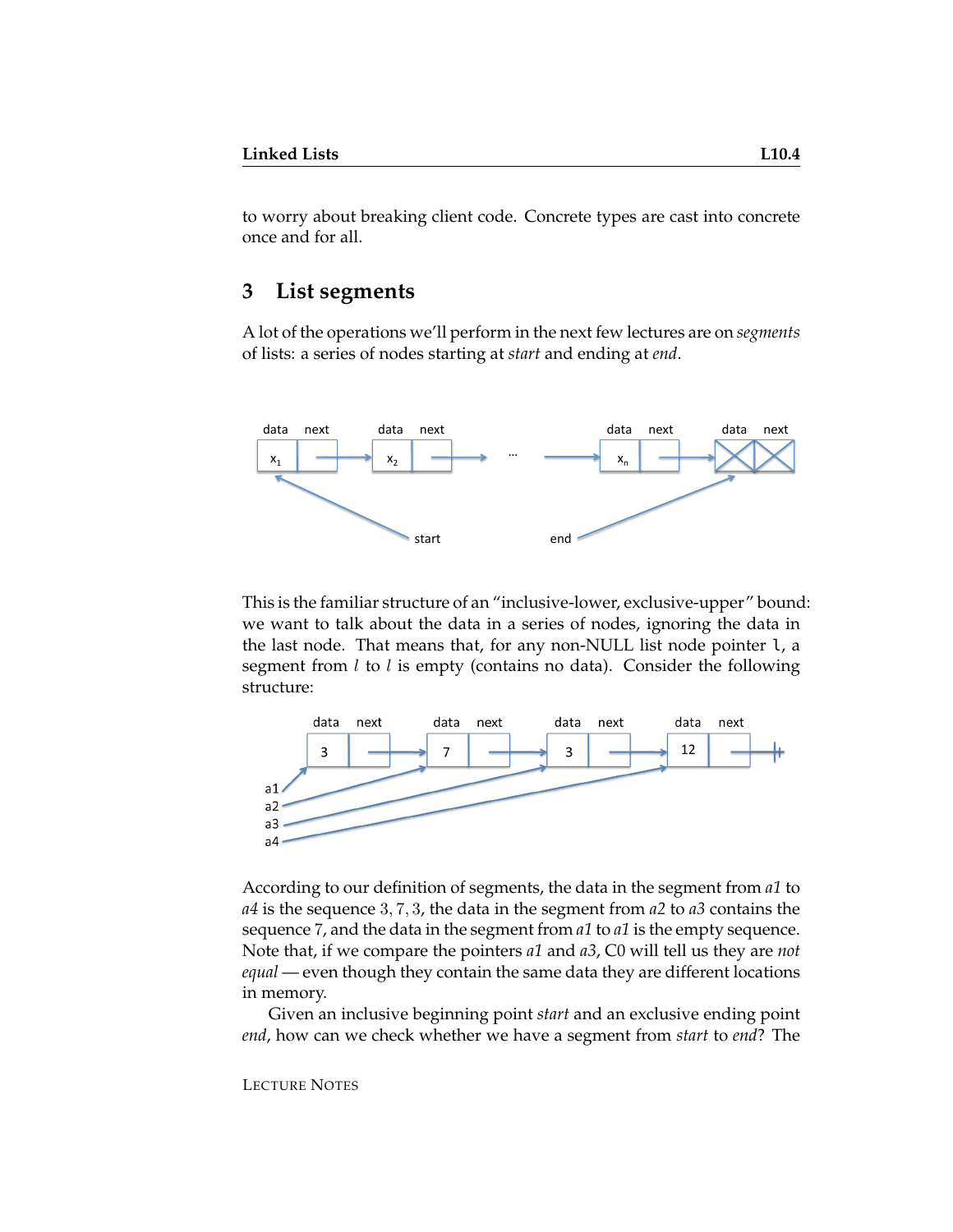simple idea is to follow *next* pointers forward from *start* until we reach *end*. If we reach NULL instead of *end* then we know that we missed our desired endpoint, so that we do not have a segment. (We also have to make sure that we say that we do not have a segment if either *start* or *end* is NULL, as that is not allowed by our definition of segments above.) We can implement this simple idea in all sorts of ways:

#### **Recursively:**

```
1 bool is_segment(list* start, list* end) {
2 if (start == NULL) return false;
3 if (start == end) return true;
4 return is_segment(start->next, end);
5 }
 Using a for loop:
```

```
1 bool is_segment(list* start, list* end) {
2 for (list* p = start; p == NULL; p = p->next) {
3 if (p == end) return true;
4 }
5 return false;
6 }
```
**Using a while loop:**

```
1 bool is_segment(list* start, list* end) {
2 \text{ list* } l = \text{start};3 while (l != NULL) {
4 if (l == end) return true;
5 \qquad l = l->next;
6 }
7 return false;
8 }
```
However, every one of these implementations of is\_segment has the same problem: if given a circular linked-list structure, the specification function is\_segment may not terminate.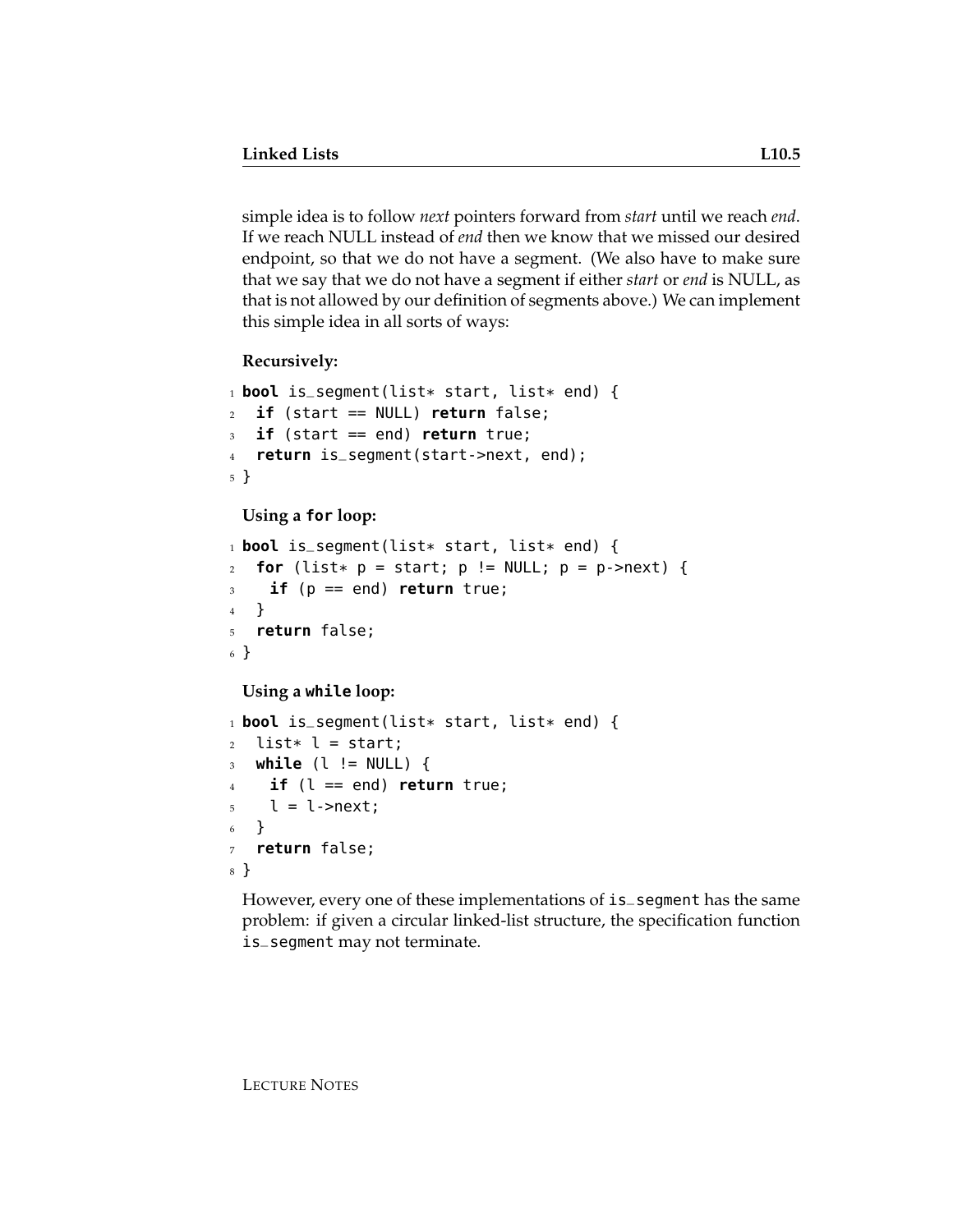It's quite possible to create structures like this, intentionally or unintentionally. Here's how we could create the a circular linked list in Coin:

```
\rightarrow list* start = \alphalloc(list);
\rightarrow start->data = 3;
--> start->next = alloc(list);
\rightarrow start->next->data = 7;
--> start->next->next = alloc(list);
--> start->next->next->data = 3;
--> start->next->next->next = alloc(list);
--> start->next->next->next->data = 12;
--> start->next->next->next->next = start->next;
\rightarrow list* end = \alphalloc(list);
\leftarrow > end->data = 18;
\text{-} -> end->next = NULL;
--> is_segment(start, end);
```
and this is what it would look like:



While it is not strictly necessary, *whenever possible, our specification functions should return* true *or* false *rather than not terminating or raising an assertion violation*. We do treat it as strictly necessary that our specification functions should always be safe — they should never divide by zero, access an array out of bounds, or dereference a null pointer. We will see how to address this problem in our next lecture.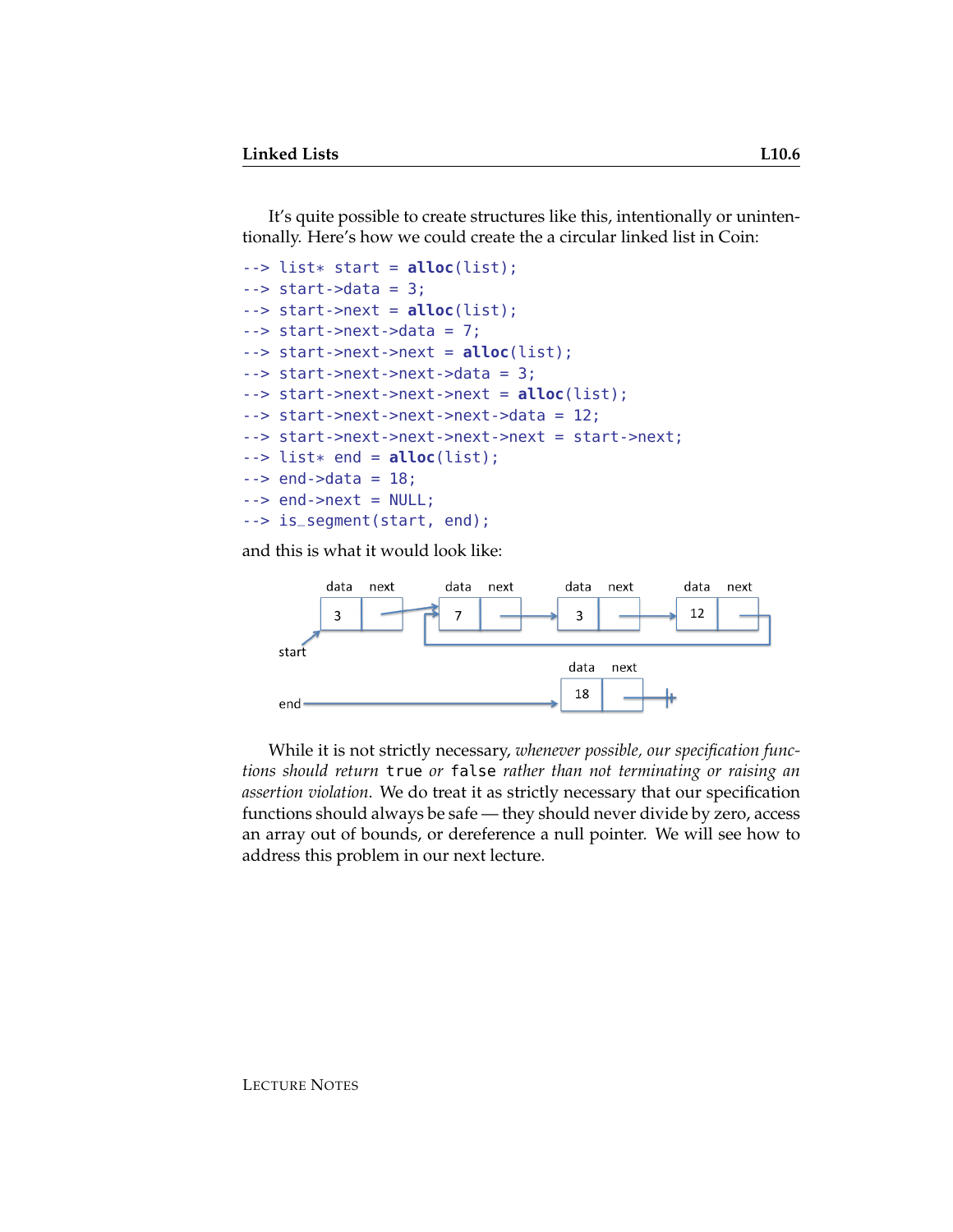# **4 Checking for Circularity**

In order to make sure the is\_segment function correctly handles the case of cyclic loops, let's write a function to detect whether a list segment is cyclic. We can call this function before we call is\_segment, and then be confident that is\_segment will always terminate.

One of the simplest solutions proposed in class keeps a copy of the start pointer. Then when we advance  $p$  we run through an auxiliary loop to check if the next element is already in the list. The code would be something like this:

```
1 bool is_acyclic(list* start, list* end) {
2 for (list* p = start; p == end; p = p->next)
3 //@loop_invariant is_segment(start, p);
4 {
5 if (p == NULL) return true;
6
7 for (list* q = start; q := p; q = q->next)
8 //@loop_invariant is_segment(start, q);
9 //@loop_invariant is_segment(q, p);
10 \qquad \qquad11 if (q == p->next) return false; /* circular */
12
13 \frac{1}{2}14 return true;
15 }
```
This solution requires  $O(n^2)$  time for a list with  $n$  elements, whether it is circular or not. This doesn't really matter, because we're only using is acyclic as a specification function, but there is an  $O(n)$  solution. See if you can find it before reading on.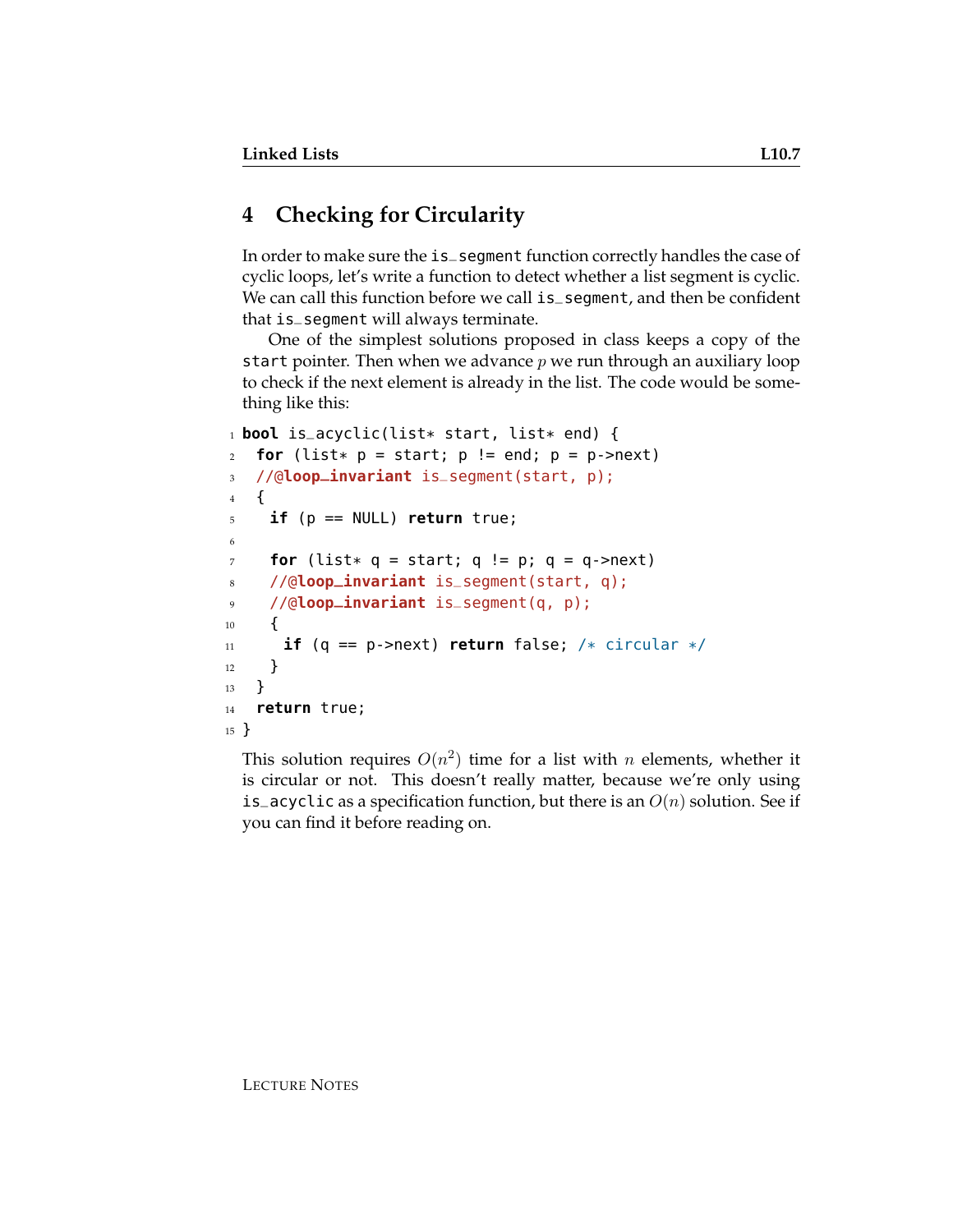For a more efficient solution, create *two* pointers, a fast and a slow one. Let's name them h for *hare* and t for *tortoise*. The slow pointer t traverses the list in single steps. Fast  $h$ , on the other hand, skips two elements ahead for every step taken by  $t$ . If the faster  $h$  starts out ahead of  $t$  and ever reaches the slow  $t$ , then it must have gone in a cycle. Let's try it on our list. We show the state of  $t$  and  $h$  on every iteration.

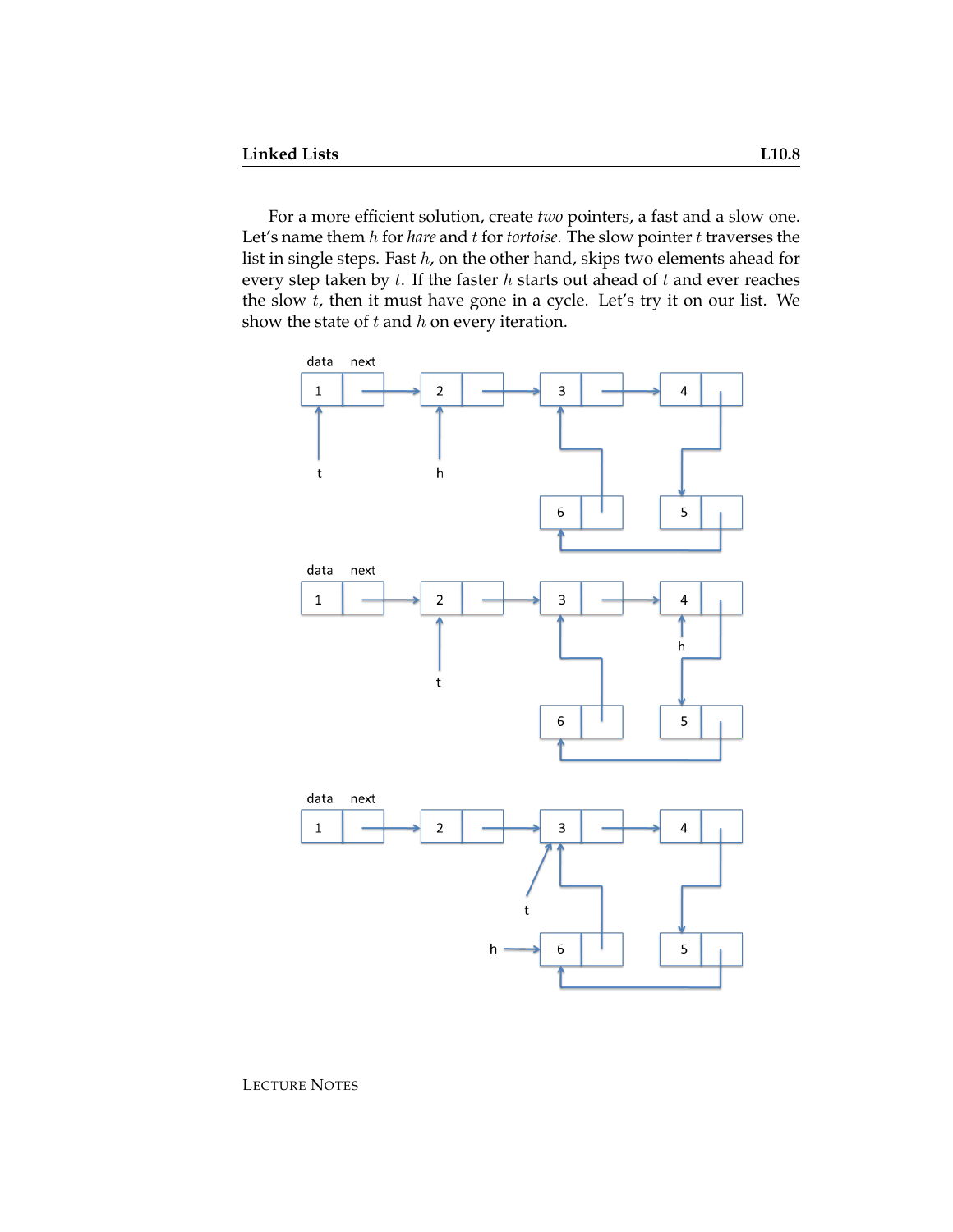

```
4 list* t = start; // tortoise
5 while (h != t) {
6 if (h == NULL || h->next == NULL) return true;
h = h->next->next;
8 //@assert t != NULL; // hare is faster and hits NULL quicker
9 t = t->next;
10 }
11 / (0assert h == t;
12 return false;
13 }
```
A few points about this code: in the condition inside the loop we exploit the short-circuiting evaluation of the logical or '||' so we only follow the next pointer for  $h$  when we know it is not NULL. Guarding against trying to dereference a NULL pointer is an extremely important consideration when writing pointer manipulation code such as this. The access to h->next and h->next->next is guarded by the NULL checks in the if statement.

This algorithm is a variation of what has been called the *tortoise and the hare* and is due to Floyd 1967.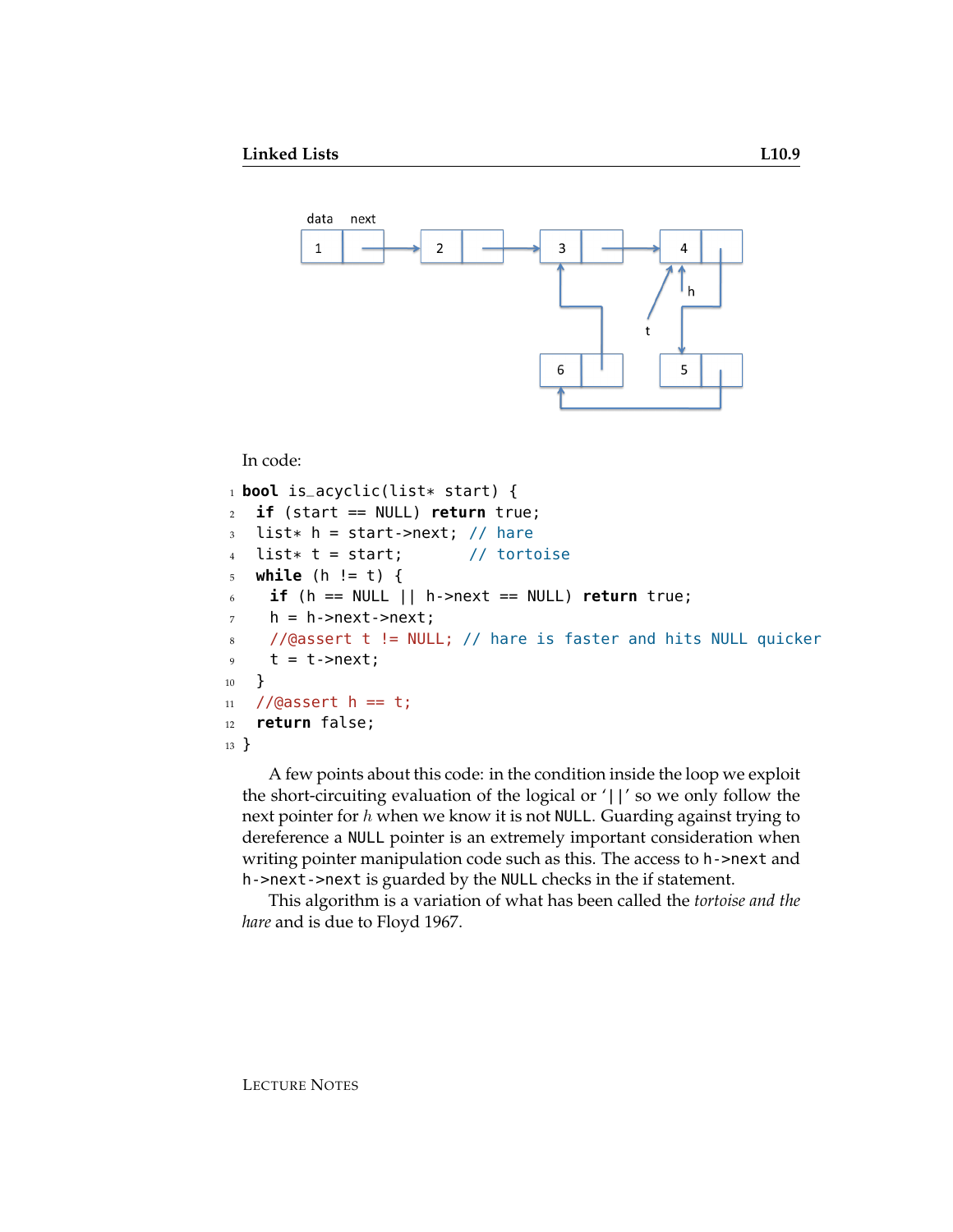### **5 Queues with Linked Lists**

Here is a picture of the queue data structure the way we envision implementing it, where we have elements 1, 2, and 3 in the queue.



A queue is implemented as a struct with a front and back field. The front field points to the front of the queue, the back field points to the back of the queue. We need these two pointers so we can efficiently access both ends of the queue, which is necessary since dequeue (front) and enqueue (back) access different ends of the list.

In the array implementation of queues, we kept the back as one greater than the index of the last element in the array. In the linked-list implementation of queues, we use a similar strategy, making sure the back pointer points to one element past the end of the queue. Unlike arrays, there must be something in memory for the pointer to refer to, so there is always one extra element at the end of the queue which does not have valid data or next pointer. We have indicated this in the diagram by writing X.

The above picture yields the following definition.

```
1 typedef struct queue_header queue;
```

```
2 struct queue_header {
```

```
3 list* front;
```

```
4 list* back;
```

```
5 };
```
We call this a *header* because it doesn't hold any elements of the queue, just pointers to the linked list that really holds them. The type definition allows us to use queue as a type that represents a *pointer to a queue header*. We define it this way so we can hide the true implementation of queues from the client and just call it an element of type queue.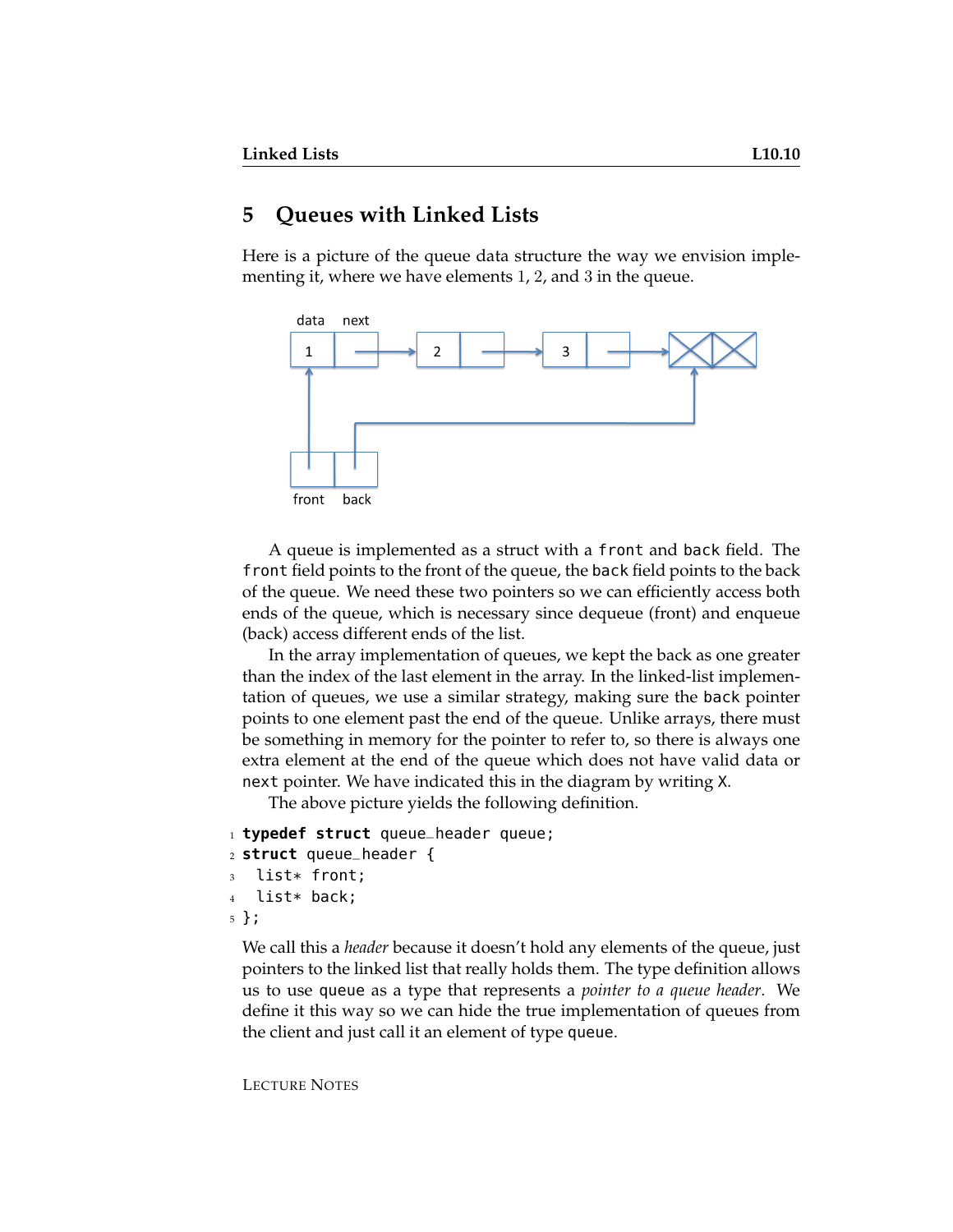When does a struct of this type represent a valid queue? In fact, whenever we define a new data type representation we should first think about the data structure invariants. Making these explicit is important as we think about and write the pre- and postconditions for functions that implement the interface.

What we need here is if we follow front and then move down the linked list we eventually arrive at back. We call this a *list segment*. We also want both front and back not to be NULL so it conforms to the picture, with one element already allocated even if the queue is empty; the is\_segment function we already wrote enforces this.

```
1 bool is_queue(queue* Q) {
2 return Q != NULL \&\& is_segment(Q->front, Q->back);
3 }
```
To check if the queue is empty we just compare its front and back. If they are equal, the queue is empty; otherwise it is not. We require that we are being passed a valid queue. Generally, when working with a data structure, we should always require and ensure that its invariants are satisfied in the pre- and post-conditions of the functions that manipulate it. Inside the function, we will generally temporarily violate the invariants.

```
1 bool queue_empty(queue Q)
2 //@requires is_queue(Q);
3 {
4 return 0 \rightarrow front == 0 \rightarrow back;
5 }
```
To obtain a new empty queue, we just allocate a list struct and point both front and back of the new queue to this struct. We do not initialize the list element because its contents are irrelevant, according to our representation. Said this, it is good practice to always initialize memory if we care about its contents, even if it happens to be the same as the default value placed there.

```
1 queue* queue_new()
```

```
2 //@ensures is_queue(\result);
3 //@ensures queue_empty(\result);
4 {
5 queue* Q = alloc(queue);
  list * p = <b>alloc</b>(list);7 Q->front = p;
8 Q->back = p;
```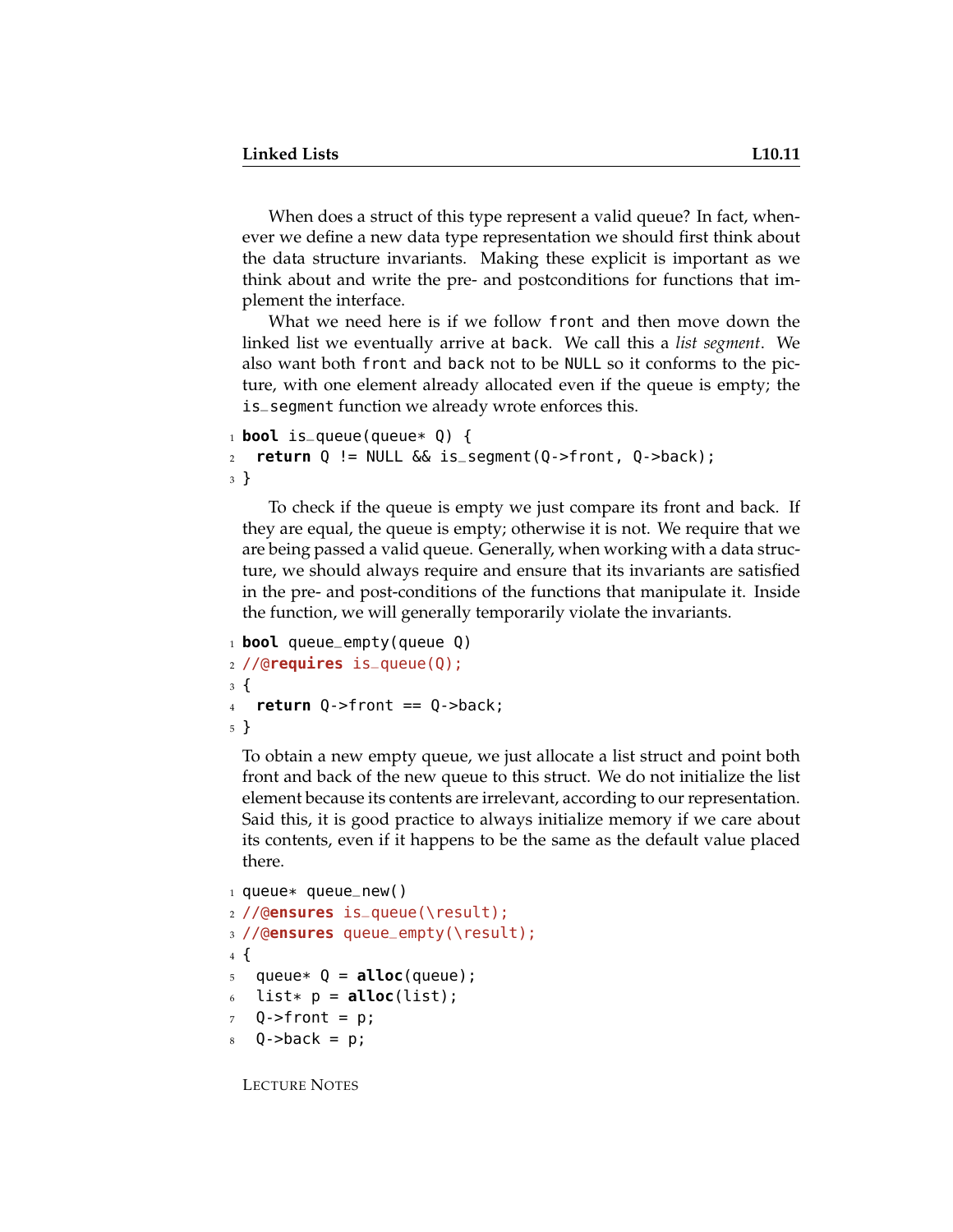#### <sup>9</sup> **return** Q;

<sup>10</sup> }

To enqueue something, that is, add a new item to the back of the queue, we just write the data into the extra element at the back, create a new back element, and make sure the pointers are updated correctly. You should draw yourself a diagram before you write this kind of code. Here is a before-and-after diagram for inserting 3 into a list. The new or updated items are dashed in the second diagram.



In code:

```
1 void enq(queue* Q, elem x
2 //@requires is_queue(Q);
3 //@ensures is_queue(Q);
4 {
5 list* p = alloc(list);
6 Q->back->data = x;
7 Q->back->next = p;
```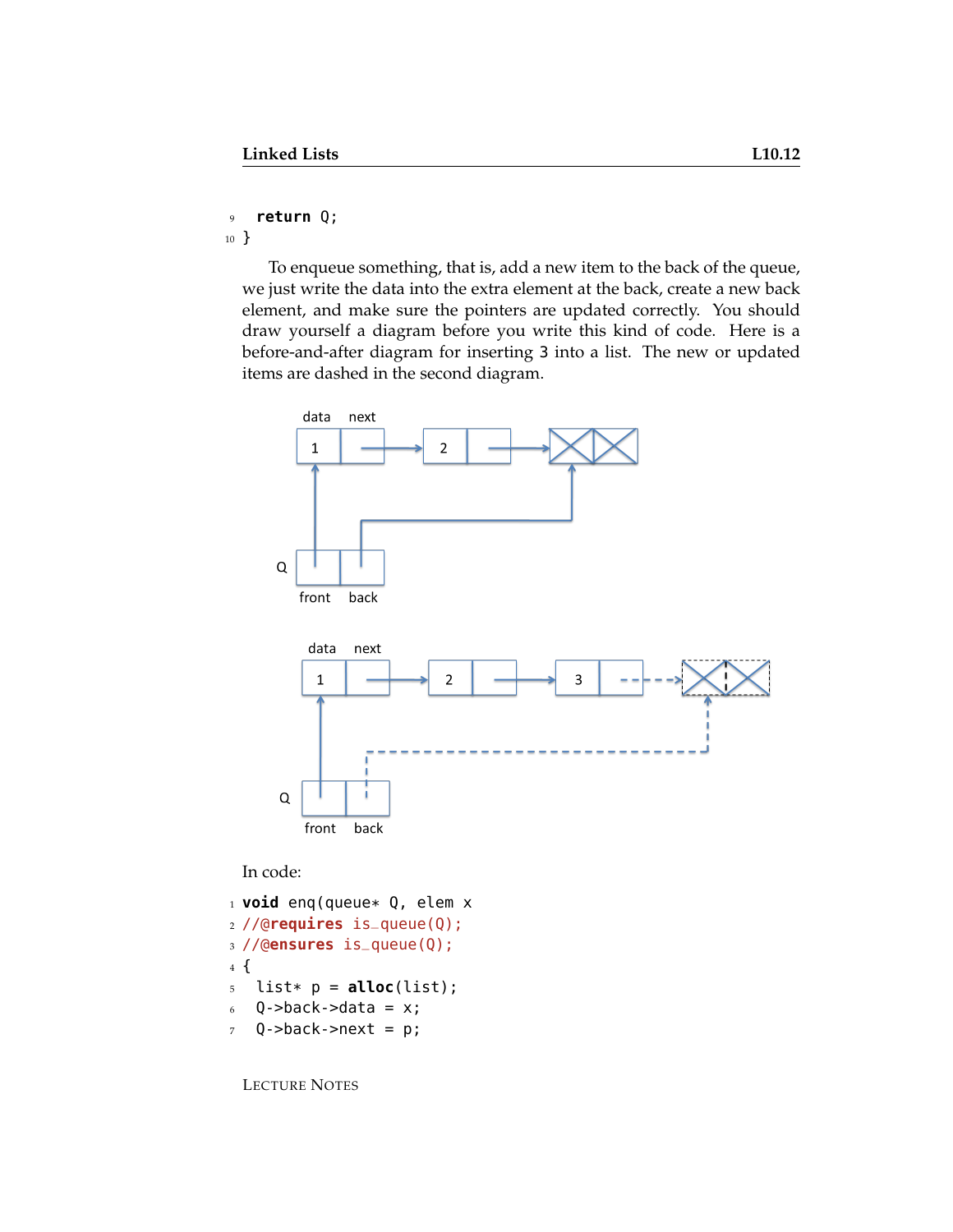### $8$  Q- $>$ back = p; <sup>9</sup> }

Finally, we have the dequeue operation. For that, we only need to change the front pointer, but first we have to save the dequeued element in a temporary variable so we can return it later. In diagrams:



And in code:

```
1 elem deq(queue* Q)
2 //@requires is_queue(Q);
3 //@requires !queue_empty(Q);
4 //@ensures is_queue(Q);
5 {
6 elem x = 0->front->data;
7 Q->front = Q->front->next;
8 return x;
9 }
```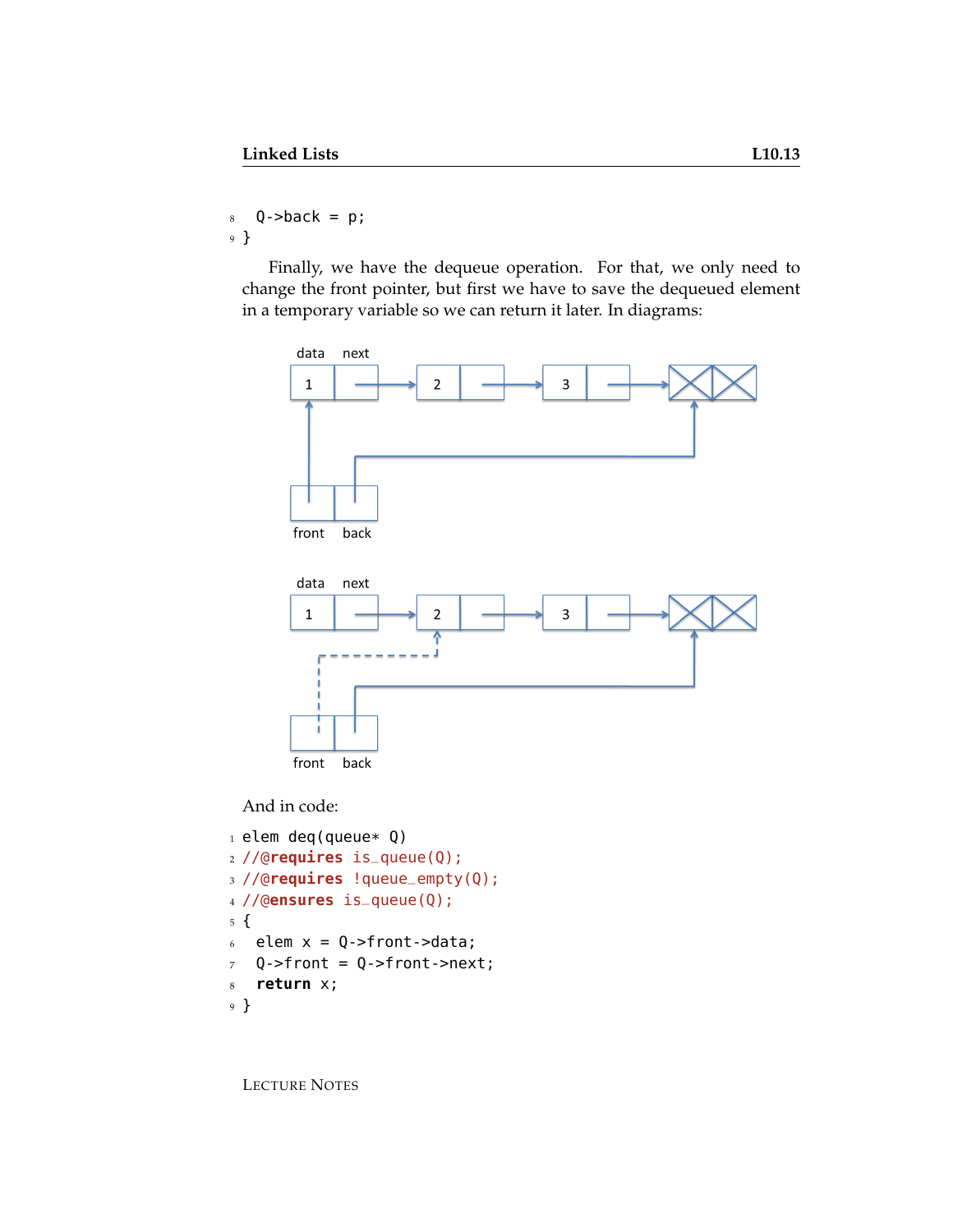Let's verify that the our pointer dereferencing operations are safe. We have

Q->front->data

which entails two pointer dereference. We know  $is_{qu}$ queue( $Q$ ) from the precondition of the function. Recall:

```
1 bool is_queue(queue Q) {
2 return Q != NULL && is_segment(Q->front, Q->back);
3 }
```
We see that  $Q$ ->front is okay, because by the first test we know that  $Q$ ! = NULL is the precondition holds. By the second test we see that both Q->front and Q->back are not null, and we can therefore dereference them.

We also make the assignment  $Q$ ->front =  $Q$ ->front->next. Why does this preserve the invariant? Because we know that the queue is not empty (second precondition of deq) and therefore  $Q$ ->front  $!= Q$ ->back. Because Q->front to Q->back is a valid non-empty segment, Q->front->next cannot be null.

An interesting point about the dequeue operation is that we do not explicitly deallocate the first element. If the interface is respected there cannot be another pointer to the item at the front of the queue, so it becomes *unreachable*: no operation of the remainder of the running programming could ever refer to it. This means that the garbage collector of the C0 runtime system will recycle this list item when it runs short of space.

### **6 Stacks with Linked Lists**

For the implementation of stacks, we can reuse linked lists and the basic structure of our queue implementation, except that we read off elements from the same end that we write them to. We call the pointer to this end top. Since we do not perform operations on the other side of the stack, we do not necessarily need a pointer to the other end. For structural reasons, and in order to identify the similarities with the queue implementation, we still decide to remember a pointer bottom to the bottom of the stack. With this design decision, we do not have to handle the bottom of the stack much different than any other element on the stack. The difference is that the data at the bottom of the stack is meaningless and will not be used in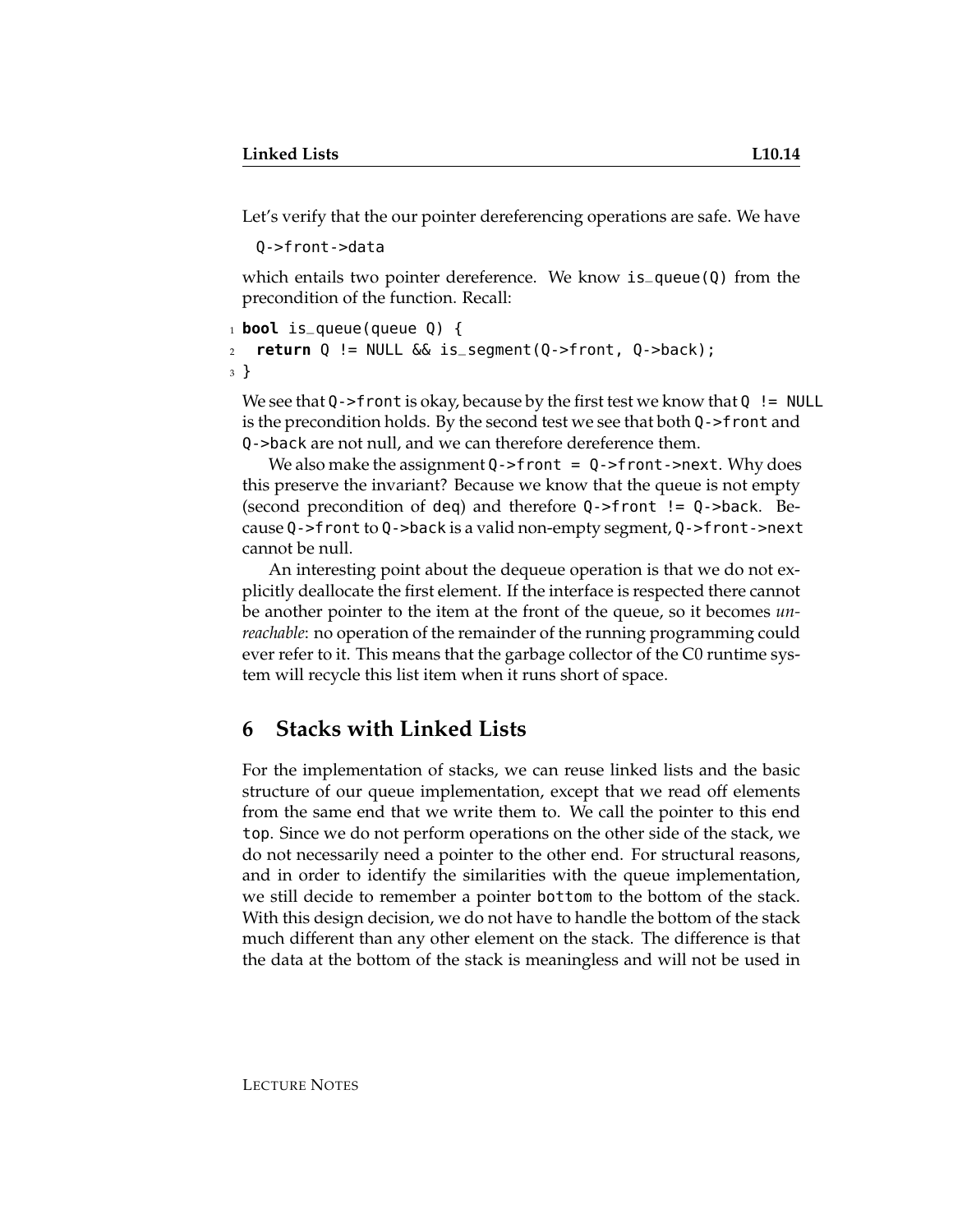our implementation. A typical stack then has the following form:



```
Here, 3 is the element at the top of the stack.
   We define:
```

```
1 typedef struct stack_header stack;
2 struct stack_header {
3 list* top;
4 list* bottom;
5 };
6
7 bool is_stack(stack* S) {
8 return S != NULL && is_segment(S->top, S->bottom);
9 }
```
Popping from a stack requires taking an item from the front of the linked list, which is much like dequeuing.

```
_1 elem pop(stack* S)
2 //@requires is_stack(S);
3 //@requires !stack_empty(S);
4 //@ensures is_stack(S);
5 {
6 elem x = S->top->data;
7 S->top =S->top-next;8 return x;
9 }
```
To push an element onto the stack, we create a new list item, set its data field and then its next field to the current top of the stack — the opposite end of the linked list from the queue. Finally, we need to update the top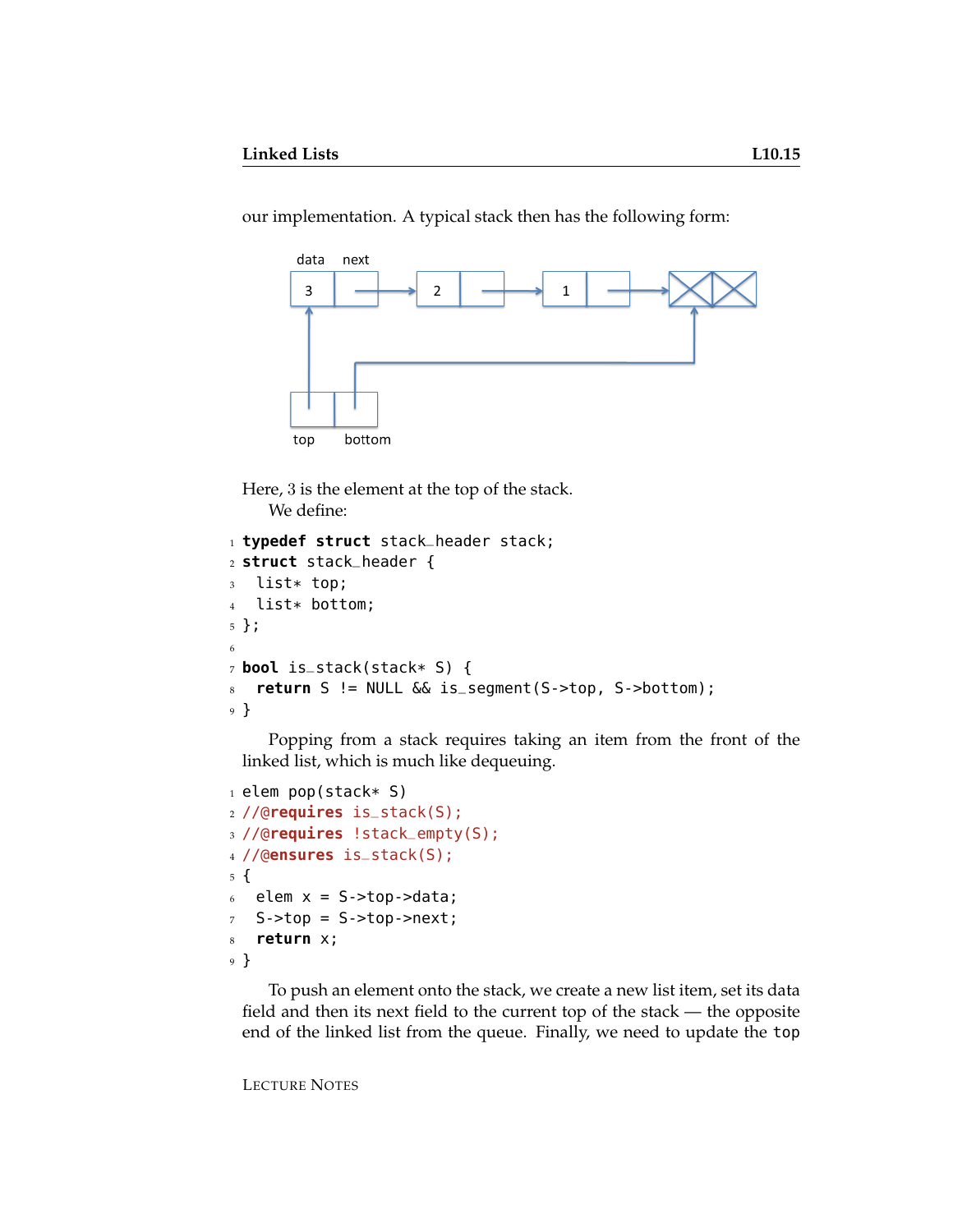field of the stack to point to the new list item. While this is simple, it is still a good idea to draw a diagram. We go from



to



In code:

```
1 void push(stack* S, elem x)
2 //@requires is_stack(S);
3 //@ensures is_stack(S);
4 {
5 list* p = alloc(list);
6 p->data = x;
7 p->next = S->top;
s S->top = p;
9 }
```
This completes the implementation of stacks.

## **Exercises**

**Exercise 1.** *The implementation of circularity checking we gave has an assertion,* t != NULL*, which we can't prove with the given loop invariants. What loop*